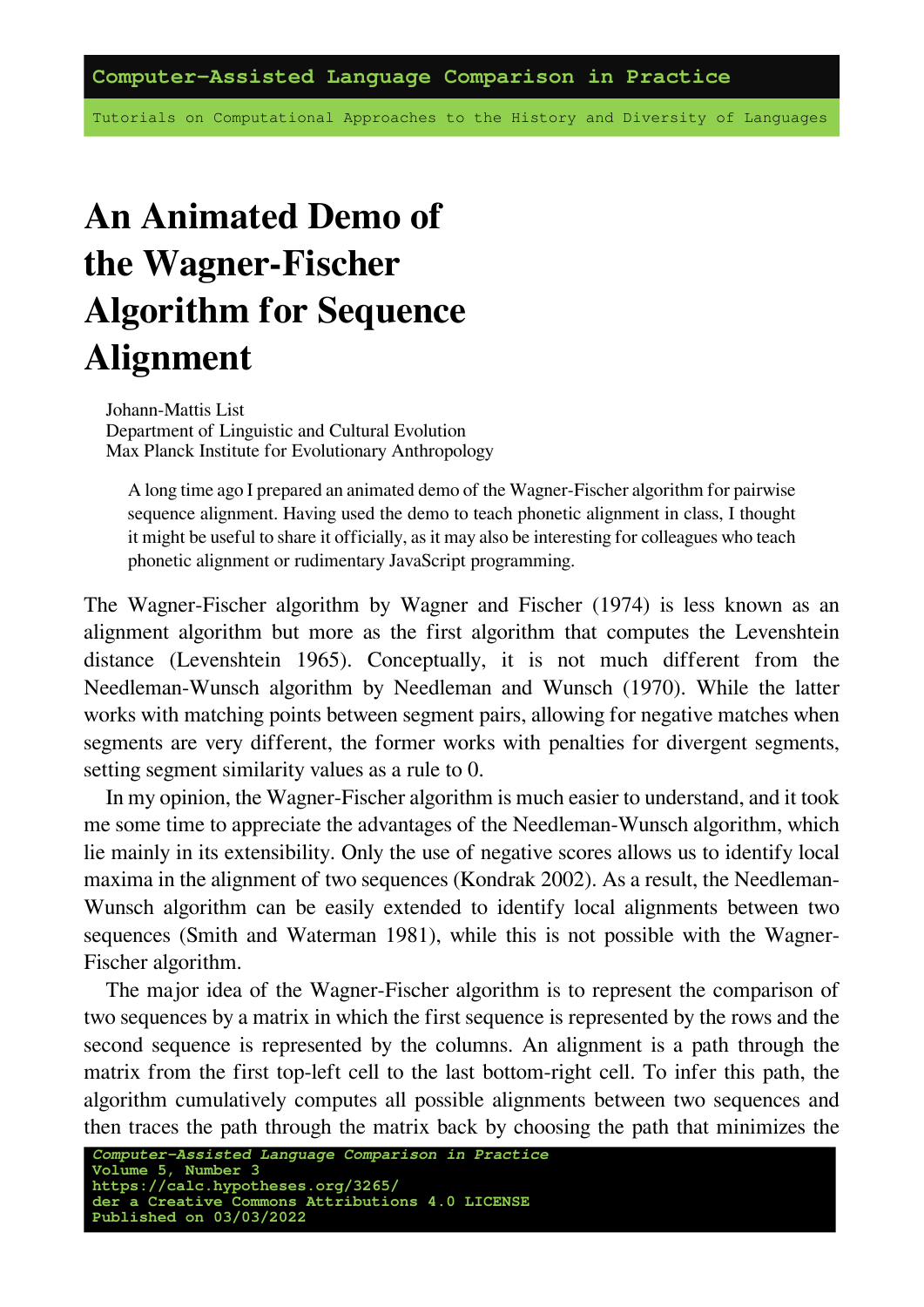penalties induced by the insertion of gaps and by mismatching segments (see List 2014 and Kondrak 2002 for detailed descriptions of the algorithm).

While it is quite easy and straightforward to understand how the algorithm works when seeing it in action, I have experienced myself how difficult it is to understand the algorithm when only reading the description. In fact, I would have never been able to understand the algorithm from the description I have given above. I managed to understand it, however, when I started to program it myself, introducing debug statements that would show me the resulting matrix during each step of comparison.

When I wanted to teach my students how sequences are aligned algorithmically (List 2015), my own difficulties in understanding the algorithm from text descriptions and sparse illustrations inspired me to make a life demonstration in which all major aspects of the algorithm are shown during each time step, so that one may even understand the algorithm from watching the demo alone. Thanks to JavaScript, creating this demo did not even take too much time.

The result is shown below. To get started, you need to insert two sequences in the two input fields and then click on the GO button. You can also stop the iteration or change its tempo.



## **Wagner-Fischer Demo**

Figure 1: Wagner-Fischer Demo (see [http://jsfiddle.net/LinguList/o8nbL07s/\)](http://jsfiddle.net/LinguList/o8nbL07s/)

In the demo itself, three different aspects of the algorithm are shown: the alignment matrix, which is filled, step by step, the position of the algorithm in the matrix along with information on the match and penalty status, with the three choices, of which the one with the minimal penalty has to be chosen, and the resulting alignment of both sequences at this time step. When you hover over a cell highlighted in gray in the matrix (which marks it as part of the traceback, the path that indicates the alignment of both sequences),